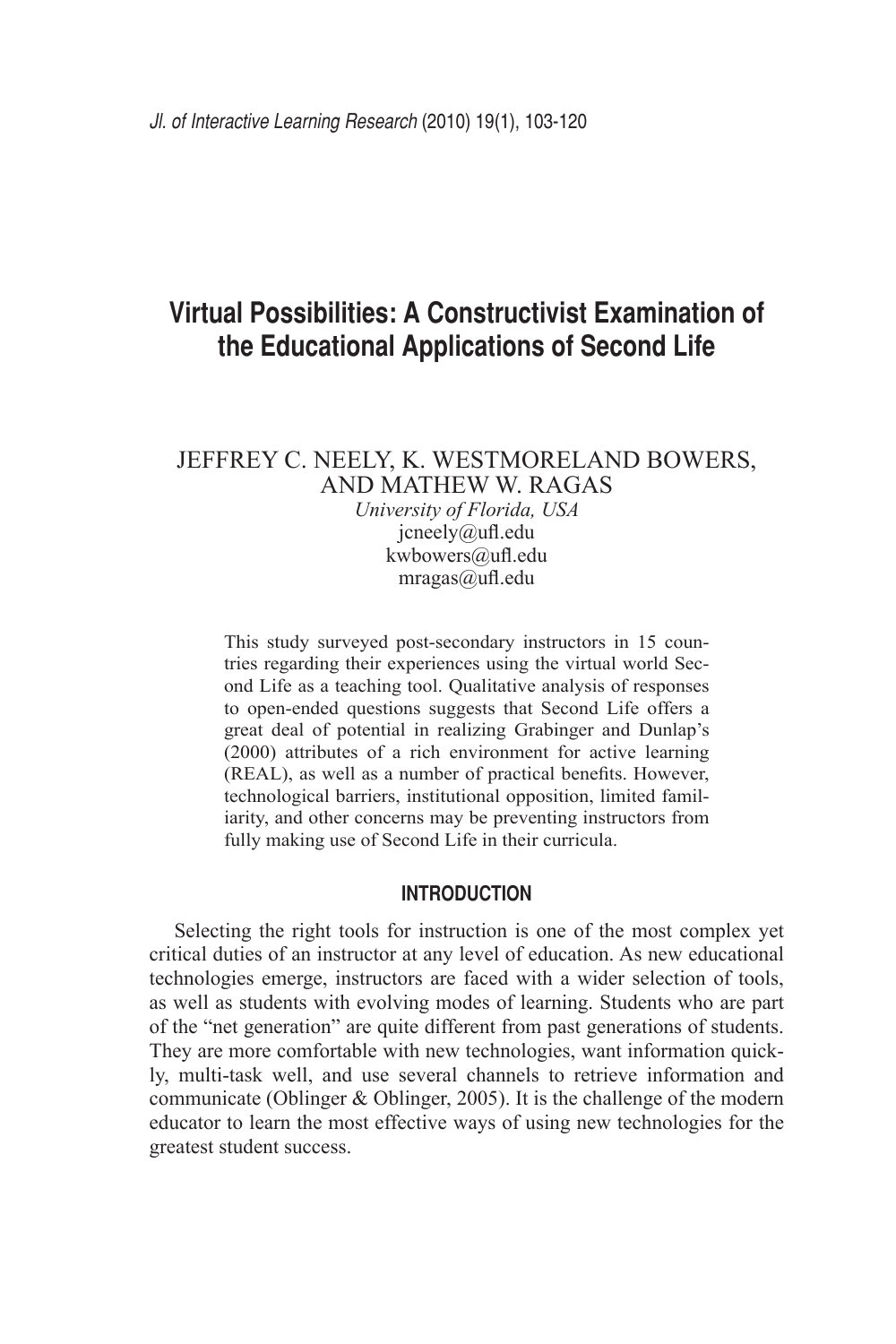One of the most recent tools to become available to instructors is Second Life, an online virtual world constructed mostly by its users. Though Second Life was not initially intended for educational use upon its public release in 2003, it has, nonetheless, become an important tool for instructors from over 150 academic institutions and at least 15 countries (Foster, 2007a, 2007b; Bowers, Ragas, & Neely, 2009). Instructors have already been using Second Life to teach across a variety of disciplines including architecture, physics, engineering, law, science and space, computer science, and engineering (Calongne & Hiles, 2007).

There is also a diverse range of learning activities for which Second Life may be used. It has been praised for its effectiveness in conducting group events, role-playing scenarios, and virtually exploring new places (Cheal, 2007; Conklin, 2007; Childress & Braswell, 2006). However, not all educational experiences with Second Life have been positive, as some critics argue that virtual worlds serve better as a place for play than learning (Foster, 2007a, 2007b). Others suggest that the learning curve may be too steep and technical problems may be a barrier to effective teaching (Anthes, 2007).

This study employs a survey methodology to examine Second Life's positive and negative attributes as identified by higher education instructors who have used the technology in their classes. A qualitative analysis of responses to open-ended questions regarding the use of Second Life as an instructional tool reveals the degree to which the current application of Second Life is consistent with a constructivist educational approach. Additionally, the researchers identify seven themes characterizing the practical motivations and obstacles for instructors seeking to implement the virtual world in their teaching.

## **Literature Review**

As an educational theory, constructivism is based on the idea that experience provides the best mode of learning. Instruction, in the constructivist sense, relies not on simple transmission of knowledge, but in the development of skills that will allow the student to construct their own method of response to the situation presented. The instructor's role is to guide or facilitate learning as opposed to simply telling students the information (Dewey, 1938; Vygotsky, 1978). Meaning is fluid, and is constantly open to change and reinterpretation (Bednar, Cunningham, Duffy, & Perry, 1992). Effective constructivist activities also allow for reflection and articulation, often within the collaborative process. Both reflection and articulation allow for deeper understanding of environments and situations as students take time to consider the meaning of what they are doing and look for ways to communi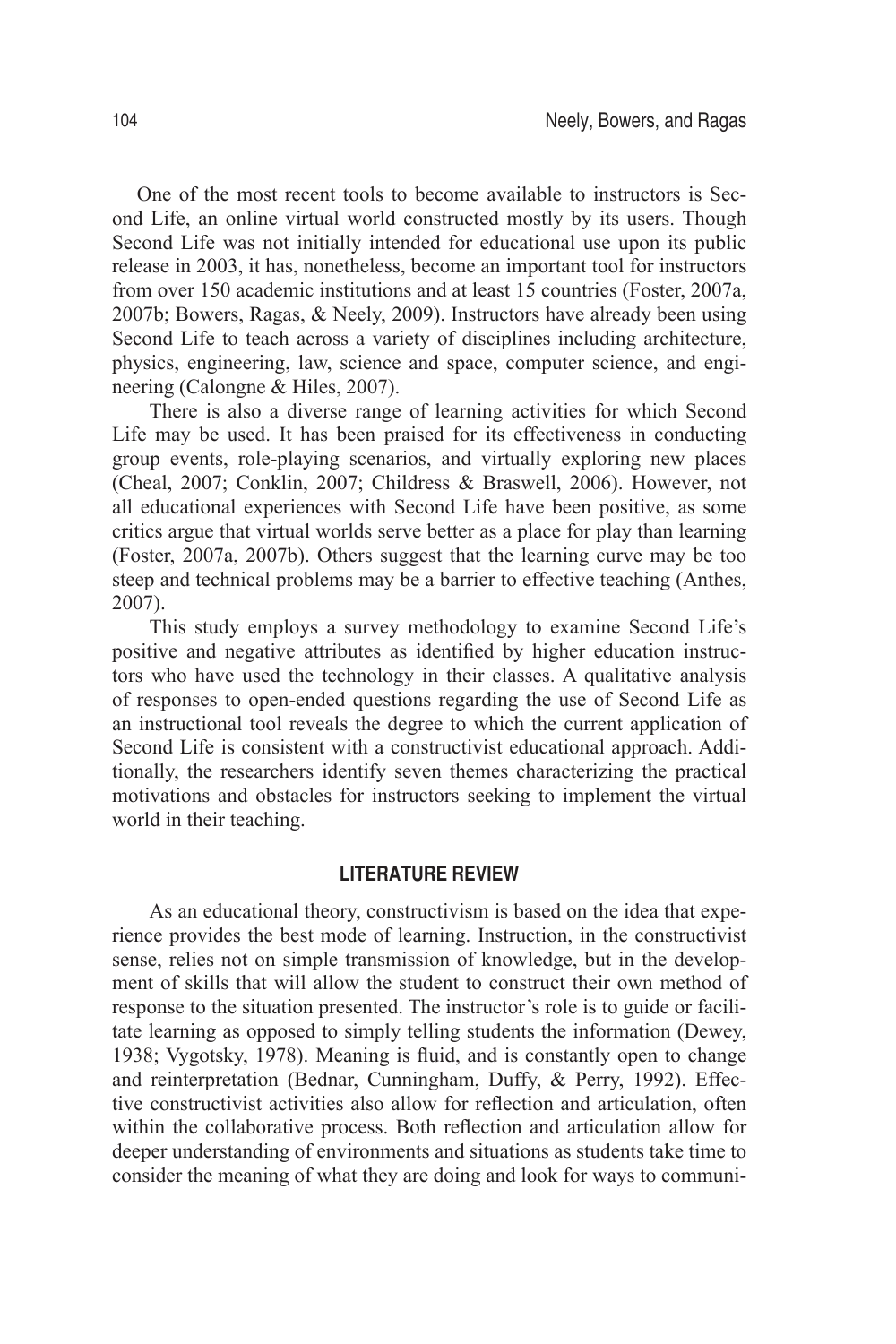cate that meaning to others. Students achieve deeper understanding through reflection by analyzing how they solved problems and how they would approach a similar problem in the future (Dunlap & Grabinger, 1996). Articulation allows students to develop and refine their thoughts as they attempt to give form to their ideas (Herrington & Herrington, 2006).

Many scholars have found constructivism to provide a solid theoretical foundation for their research into the effectiveness of various educational technology applications. Tam (2000) notes that the versatility of computer technology offers an opportunity to shift the focus of learning away from possessing knowledge and toward constructing knowledge. Juniu (2006) argues that new technologies have provided new possibilities for the development and delivery of instructional materials, but too often these technologies are used only as "productivity tools to disseminate knowledge through lectures, drill and practice, and tutorials" (p. 69). In contrast, constructivist applications of technology promote student-centered learning with real-world relevance by offering unique opportunities for interactivity, collaboration, critical thinking, problem-solving, and original creations.

The emergence of new technologies such as multi-media, the Internet, hyperreality, and virtual reality provides new opportunities for active, experiential construction of meaning (Karagiorgi & Symeou, 2005). Su (2007) found that the implementation of a constructivist multi-media environment in college science courses improved students' scientific knowledge and performance and promoted a more positive attitude toward science. The application of multi-media in the classroom with deliberate attention to constructivist goals was shown to improve students' abilities to grasp complex concepts and provided more opportunities for students of varying levels of scientific aptitude to succeed.

Wheeler (2001) points out that incorporating computer network technologies into instruction creates greater efficiency in the educational process through improved access to course materials, better communication, sharing of resources and work spaces, and easier management of student information. However, Wheeler argues this is a limited view of the potential of these tools. Computer network technologies can also move education toward more non-linear cognitive strategies for problem-solving, representation, and storage and retrieval that better match the ways in which humans process information. There is a temptation for students and teachers alike to gravitate toward technology in education because it seems progressive and "refreshingly different" (Ewing, 2000, p. 215). However, it is incumbent upon teachers to examine their curriculum and determine the most effective, not simply the most attractive, ways to use such technologies to improve their pedagogy.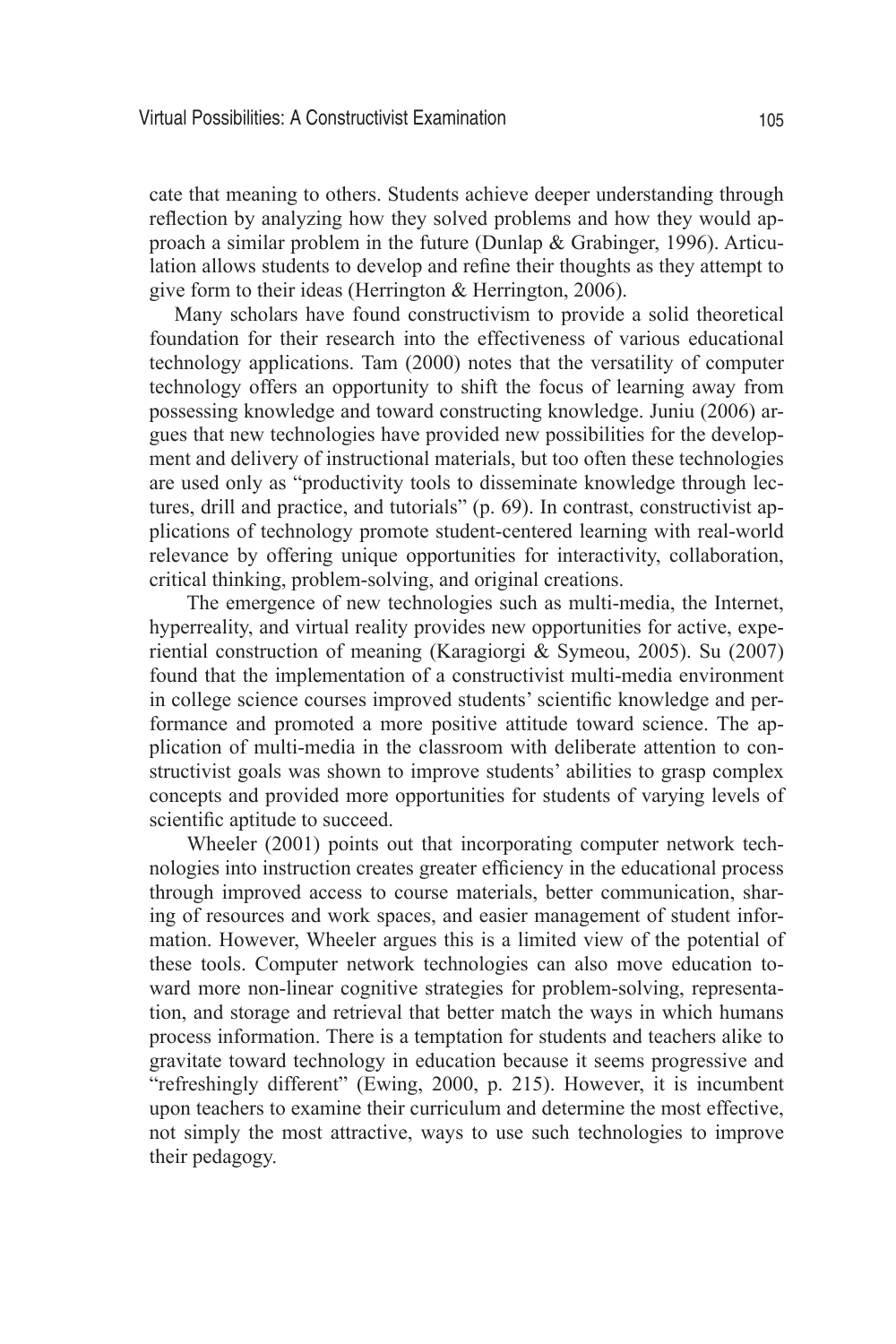Coffman and Klinger (2007) argue that the new "digital native" generation of learners is "seeking meaningful experiences that engage them to think critically and create new understandings that they can transfer to their real-world" (p. 31). Furthermore, they claim that virtual worlds have the potential to appeal to a variety of learning styles, but only if there is a variety of learning activities that appeal to a diverse range of learning approaches. In a traditional classroom setting, teachers must alternate pedagogical strategies to appeal to diverse learning styles, which means that any given moment, some students are blocked from understanding the lesson (Dede, Nelson, Ketelhut, Clarke, & Bowman, 2004). Virtual worlds potentially offer students the ability to constantly individualize their learning according to their own learning styles.

Mullen, Beilke, and Brooks (2007) argue that as a persistent 3-D space created entirely by its users, Second Life "provides a multi-dimensional context for situating learning, communicative tools to support discourse and collaboration, and Web integration for necessary resources and information" (p. 25). They point out that one possible educational application of Second Life is to use simulations to provide students with a chance to role-play, interview, analyze, and research avatar behavior. When these simulations are authentic to the appropriate social, cultural, and historic contexts, they allow students a way to learn through momentarily placing aside their own perspectives and assuming the perspectives of others. A virtual environment like Second Life can also serve as a practice field in which students can interact with the environment to try out skills and apply concepts in a realistic setting (Antonacci & Modaress, 2008). Thus, a student may be able to operate a piece of equipment, build a park, or create original art within an authentic, but low-stakes virtual setting.

Grabinger and Dunlap (2000) suggest that there are five critical principles of a "rich environment for active learning (REAL)" that support a constructivist educational view (p. 8). The first attribute is *student responsibility and initiative*, which is characterized by intentional learning, questioning, self-reflection, and metacognitive skills. Encouraging students to take responsibility for their own learning helps to equip them with the skills necessary for a lifetime of constructing and evolving their own knowledge structures. The second attribute of a REAL is the implementation of *generative learning* activities in which students are actively involved and use tools to build work products that foster a rich understanding of the world. This means that rather than just having students accumulate a collection of facts, they are given concrete opportunities to apply and refine their knowledge through problem-solving activities.

Grabinger and Dunlap's third attribute is an *authentic learning context*, which requires that teachers provide students with more than just an oppor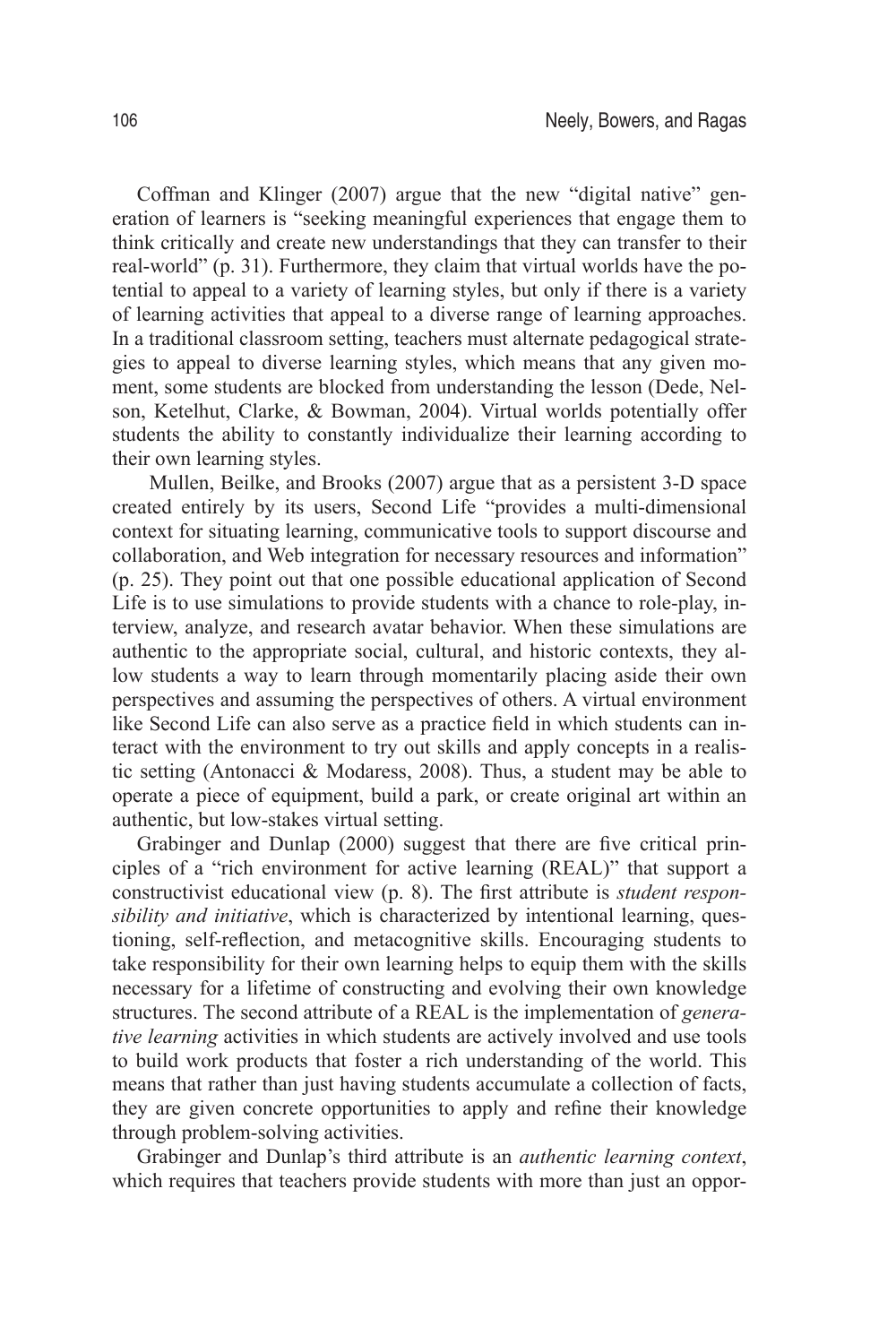Virtual Possibilities: A Constructivist Examination 107

tunity to apply their knowledge in solving problems; those problems must also reflect a real-world context that matches the experiences they will encounter outside of the school grounds. The fourth attribute of a REAL is *authentic assessment* to evaluate student performance. Authentic assessment recognizes the real-world context and complexity of applied knowledge and the diversity of multiple forms of intelligence that is often missed in traditional testing methods like standardized tests and written reports. The fifth and final attribute of a REAL is *co-operative support*, which emphasizes the social qualities of learning and meaning, requires students to work together in solving problems, and provides students with opportunities to contest and negotiate their ideas of knowledge, while at the same time promoting cooperation and confidence for group members to take risks and tackle challenges.

# **Research Questions**

The review of the literature suggests that there are both considerable opportunities and challenges in implementing Second Life as an educational tool in a constructivist approach to learning. The following research questions provided the basis of inquiry for this study.

• RQ1: To what extent do the perspectives of post-secondary instructors with experience using Second Life as a teaching tool reflect the constructivist attributes of a rich environment for active learning (REAL)?

• RQ2: Other than constructivist applications, what themes emerge in the responses of post-secondary instructors regarding their experiences using Second Life as a teaching tool?

#### **Method**

The responses analyzed in this study were obtained through an online survey of 227 post-secondary instructors who had experience using Second Life as part of their course curricula. Of these, 162 instructors responded to the questionnaire sent to them, resulting in a response rate of 71.4%. Reponses to questions on demographics indicated that instructors participating in the study represented fifteen countries and twenty-five different academic disciplines, with eighty-four (51.9%) of the respondents male. The average age of the respondent was 45 years old with a range from 24 to 71. The respondents had been teaching in higher education for an average of 12 years and spent a median of five hours per week in Second Life.

From the collected sample of completed surveys, two of the researchers conducted a qualitative analysis on free-text responses to the following five questionnaire items: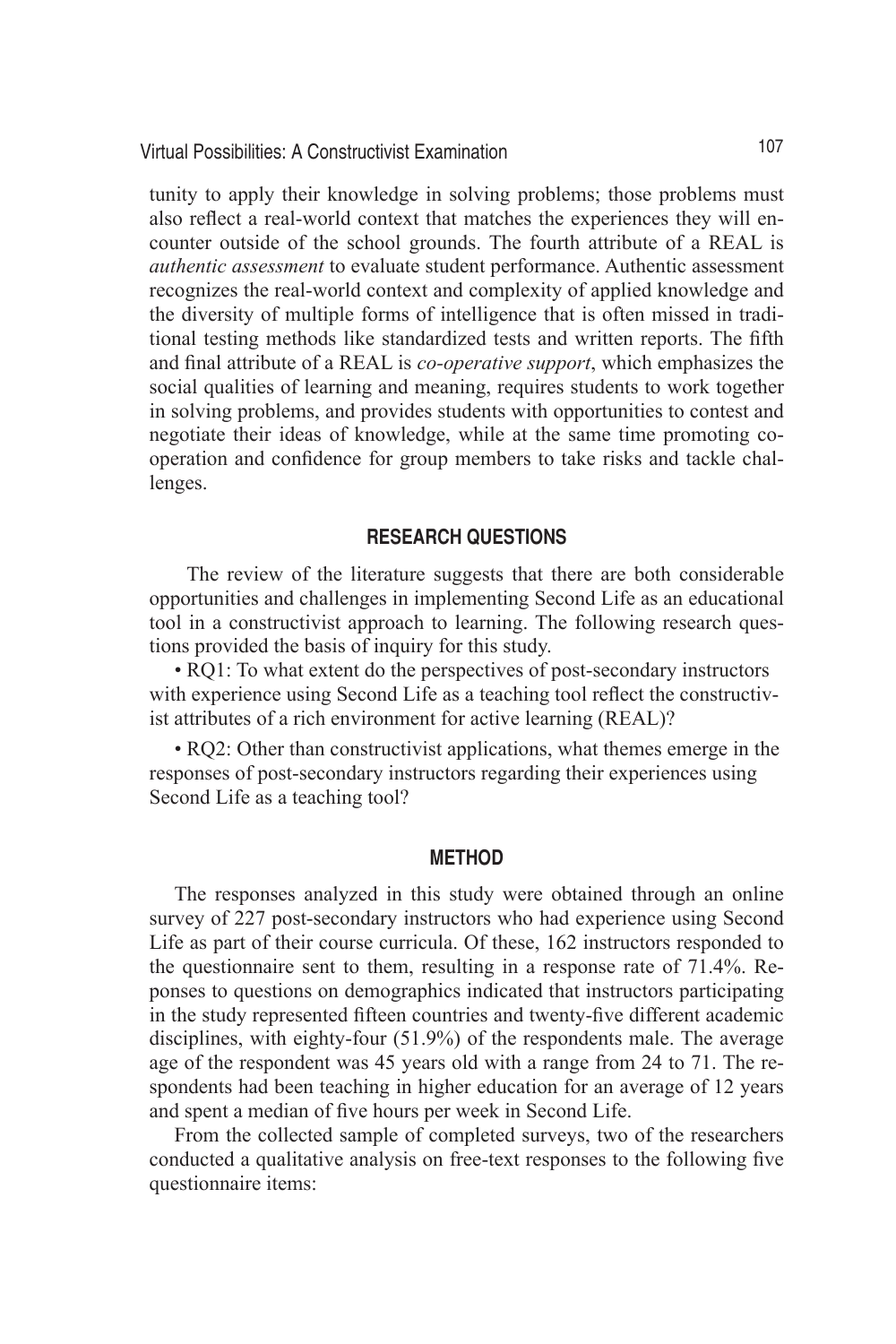1. Overall, what do you like about using Second Life as an educational tool?

2. Overall, what do you dislike about using Second Life as an educational tool?

3. What features of Second Life were most important in enhancing your students' learning?

4. If you DO plan to use Second Life in future classes, please explain how you will use it.

5. If you DON'T plan to use Second Life in future classes, please explain why.

Specifically, the two researchers first divided the responses in half and independently coded responses to identify those that demonstrated Grabinger and Dunlap's (2000) five attributes of a REAL: 1) authentic assessment, 2) student responsibility and initiative, 3) generative learning strategies, 4) authentic learning contexts, and 5) co-operative support. Additional emergent themes were also identified as they appeared in the responses.

The researchers then met to compare initial findings and determine agreement on the themes. The entire set of responses was then collaboratively recoded, with the researchers negotiating agreement upon the presence of themes in each individual response.

#### **Results**

Analysis of the responses indicated there were varying levels of support for all five of Grabinger and Dunlap's (2000) constructivist attributes of a REAL. In addition, seven themes not directly related to constructivist goals emerged as motivating or demotivating factors influencing the perception of Second Life as a teaching tool.

## **Constructivist Principles of a Rich Environment for Active Learning**

## *Authentic assessment*

Though important to a rich environment for active learning, authentic assessment was found only seven times as a theme in this analysis. This was the lowest total of all 12 themes identified in this project. Five of these seven occurrences were represented by instructors' future plans for using Second Life as an educational tool. One example came from an instructor who planned to have business students set up a real business as a form of assessment. Other responses that exhibited authentic assessment discussed creating "dynamic interactive quizzes" and building exhibits for final projects.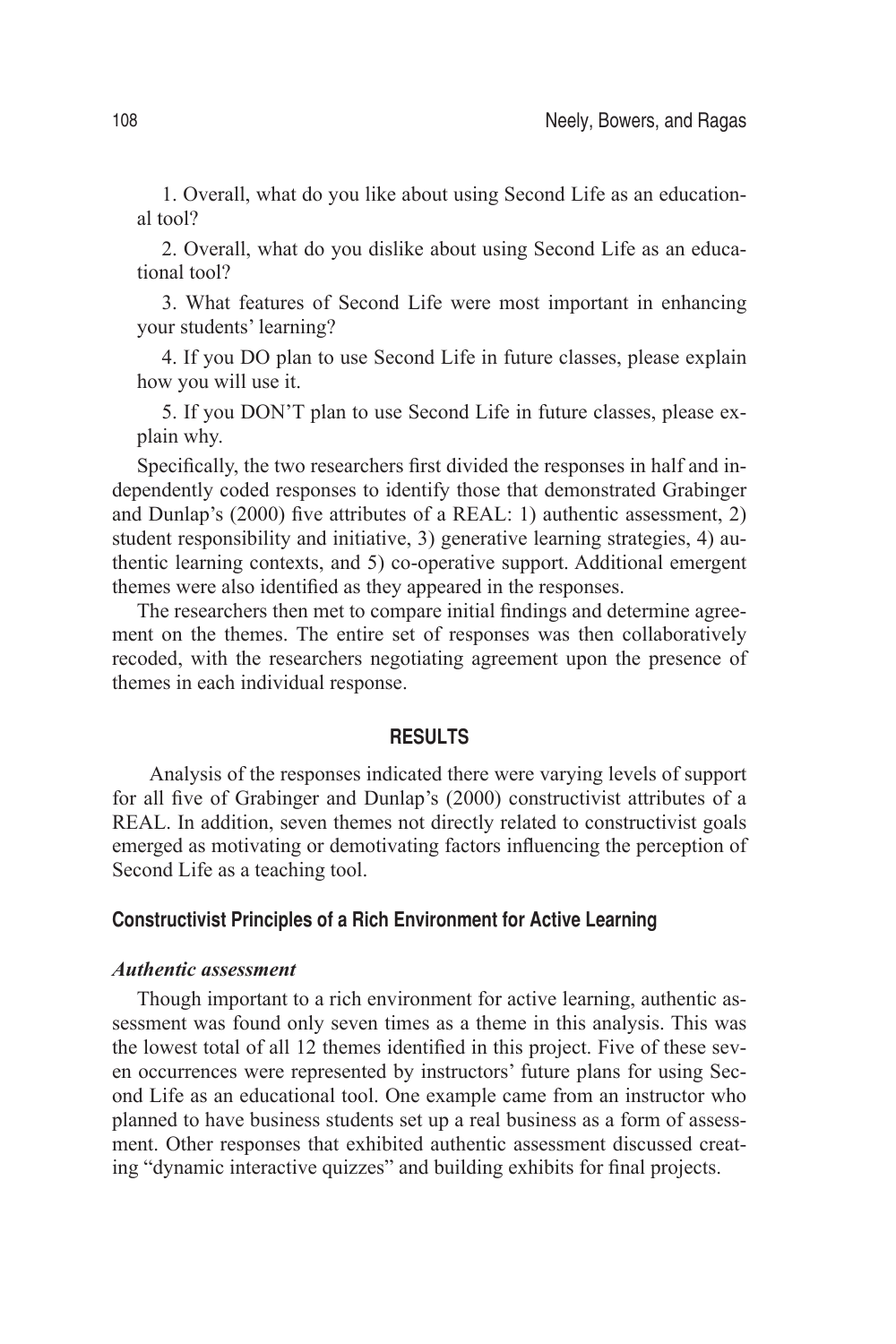#### *Student responsibility and initiative*

This theme was the fourth most frequent theme found in the qualitative analysis. It appeared 92 times throughout the study, most often reflecting what the instructors liked about using Second Life and their plans for using the program in future classes. Responses included such terms or phrases as, "development of decision-making skills," "role-play," "engagement," "a new way of thinking," and "creative thinking." Many of the responses that contained this theme discussed how the use of Second Life helped students gain control of their learning through a variety of projects that use Second Life as the major tool. One instructor responded, "It has a potential lost to mass education, the ability to stimulate a creative intelligence and transform students." Some instructors saw using Second Life as a chance for student exploration of a new environment as represented by one instructor's response that Second Life is "not just a walled garden where only our students have access but a whole world to explore and interact with."

Another consideration for instructors who discussed the student responsibility and initiative theme was the possibility for students to examine multiple methods of reaching a goal or as one instructor put it, "there is more room for 'creative experiment' for the students; it provides a fascinating juxtaposition with 'normal' and institutional classroom conventions." Many instructors planned to take advantage of a wide variety of resources available in Second Life by having students explore several examples of usergenerated content. Instructors often encouraged students to consider these ideas as well as those of classmates to create their own method for completing the assigned task.

Respondents also discussed capitalizing on Second Life users' large amount of control over their representation as an opportunity to consider identity formation. Some instructors asked students to alter avatars and objects for a greater variety of experiences, and remarked that discussion of these experiences provided insight into the concept of reality itself.

The few negative responses for this theme came from instructors seeing Second Life as a "distraction" or requiring an amount of exploration that the students would not follow through on. Another complaint came from instructors who felt students spent too much time on developing their appearance and not enough time completing learning objectives.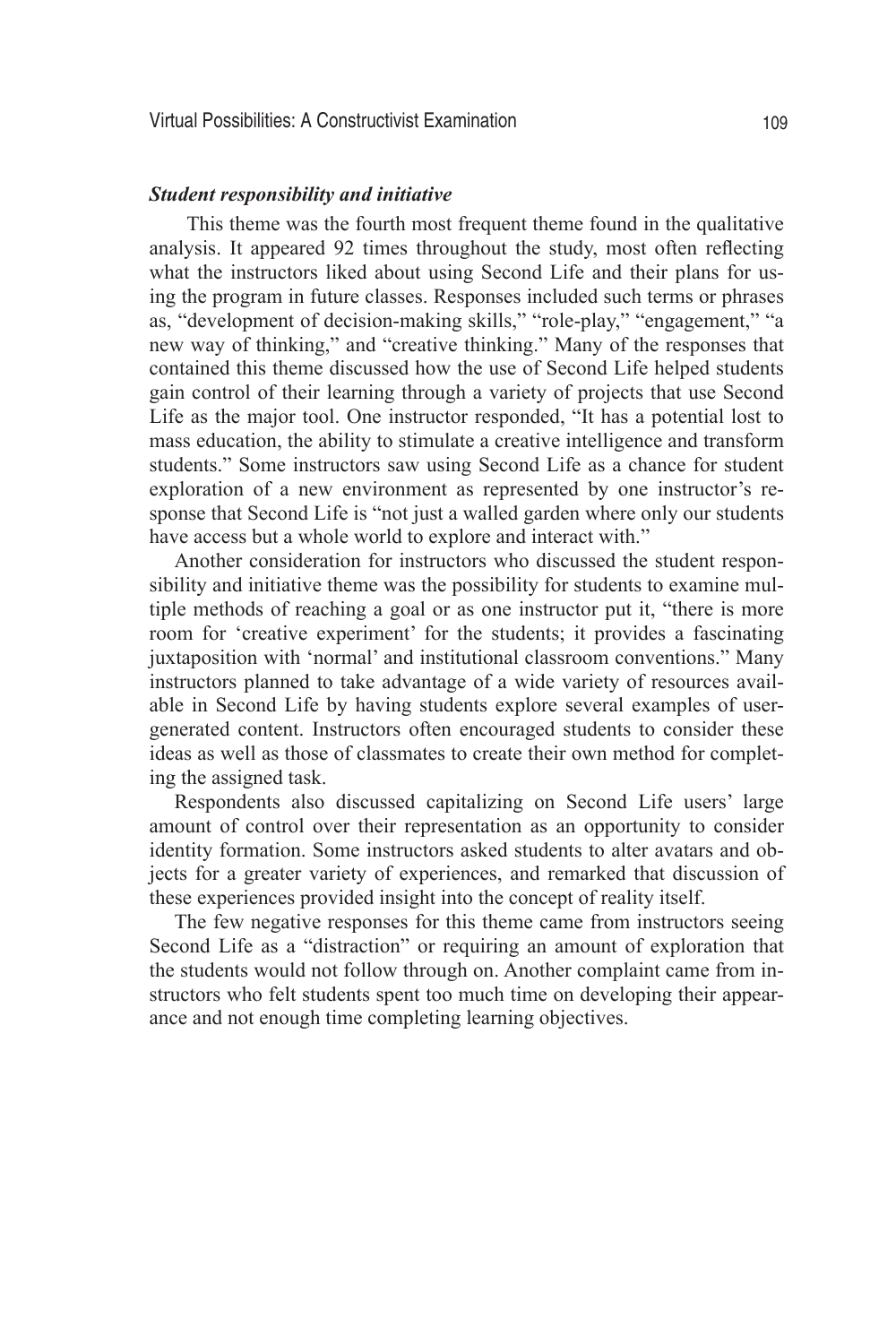

**Figure 1.** Frequency distribution of responses containing constructivist attributes of a rich environment for active learning (REAL)

## *Generative learning strategies*

There were 49 responses in the analysis that reflected some form of generative learning strategies. Twenty-seven of the total responses came as an explanation of how instructors would use Second Life in future classes. Most of the responses that involved generative learning strategies included the terms "build" or "create" in reference to constructing some sort of product or presentation in the virtual environment. More specific responses that contained the generative learning strategies theme were "venue for student projects," "build up a virtual classroom," "project-based learning," "designing 'thematic' environments," "we will make movies inworld," and "exhibition of art." Many instructors felt that Second Life provided useful building tools that allowed students to "engage with highly conceptual ideas that they could express visually." A number of respondents indicated that Second Life's building functions provided unique possibilities for students to be a part of constructing their own learning environments, as seen by one instructor who remarked, "I love the ability to create immersive environments, but more importantly for the students to be able to add to the world."

Negative versions of this theme were few and only present when instruc-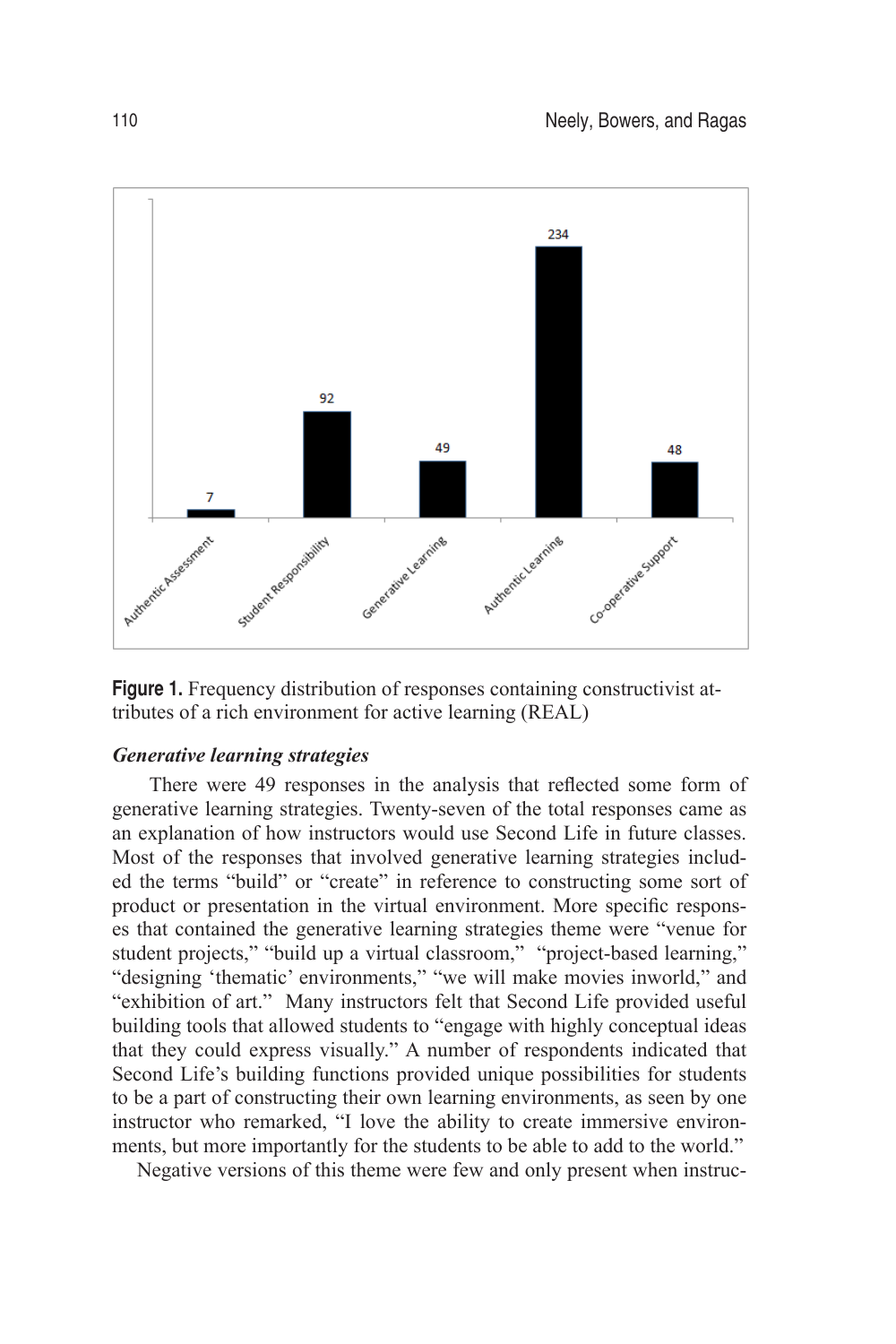tors felt the students were unable to create the kinds of objects they intended to create.

## *Authentic learning contexts*

The authentic learning contexts theme was the second most prevalent of all the themes in the analysis. It appeared 234 times, mostly in positive responses to what features the instructors felt were most important to their students' learning, what the instructors liked about using Second life as an educational tool, and how the instructors planned on using Second Life in future courses. An important form of authentic learning contexts mentioned by a large number of instructors was the ability to "simulate a real environment," extended to simulating a real classroom as well as an environment that pertained specifically to the skills being learned. One instructor described Second Life as "the tool that mostly is near a Real Life experience." Instructors teaching online courses cited the ability to create a more authentic learning environment than is available in most online instruction, a tool that is "visually engaging, far more than a text-based distance learning class/environment." The ability for students to discuss topics and interact with the professor in real time represented a more realistic classroom for those involved in distance learning.

Other instructors used terms like "social presence" and "communication" to indicate the benefits of using Second Life to interact with others as is possible in the real world. More specific responses included discussion of students using Second Life to "conduct 'social marketing' consultations with non-profit groups to help build support for them." One instructor teaching a management class described using Second Life "to solve case scenarios and present findings." The term "immersion" appeared several times and was included in this theme due to its use in describing how real the environment seemed to the students. Instructors were concerned about creating an environment that felt real to the students and would be taken seriously as an avenue for instruction.

The few negative forms of authentic learning context were seen as the student's inability to become immersed in the environment, whether through technological difficulties or inability of the student to see the virtual environment as real.

#### *Co-operative support*

Co-operative support appeared 48 times in the analysis, particularly in regards to what the instructors thought was most important in enhancing their students' learning and how they planned to use Second Life in the future. This theme manifested itself through such terms as "team building exercises," "group projects," "co-creation," "collaborative enterprises," and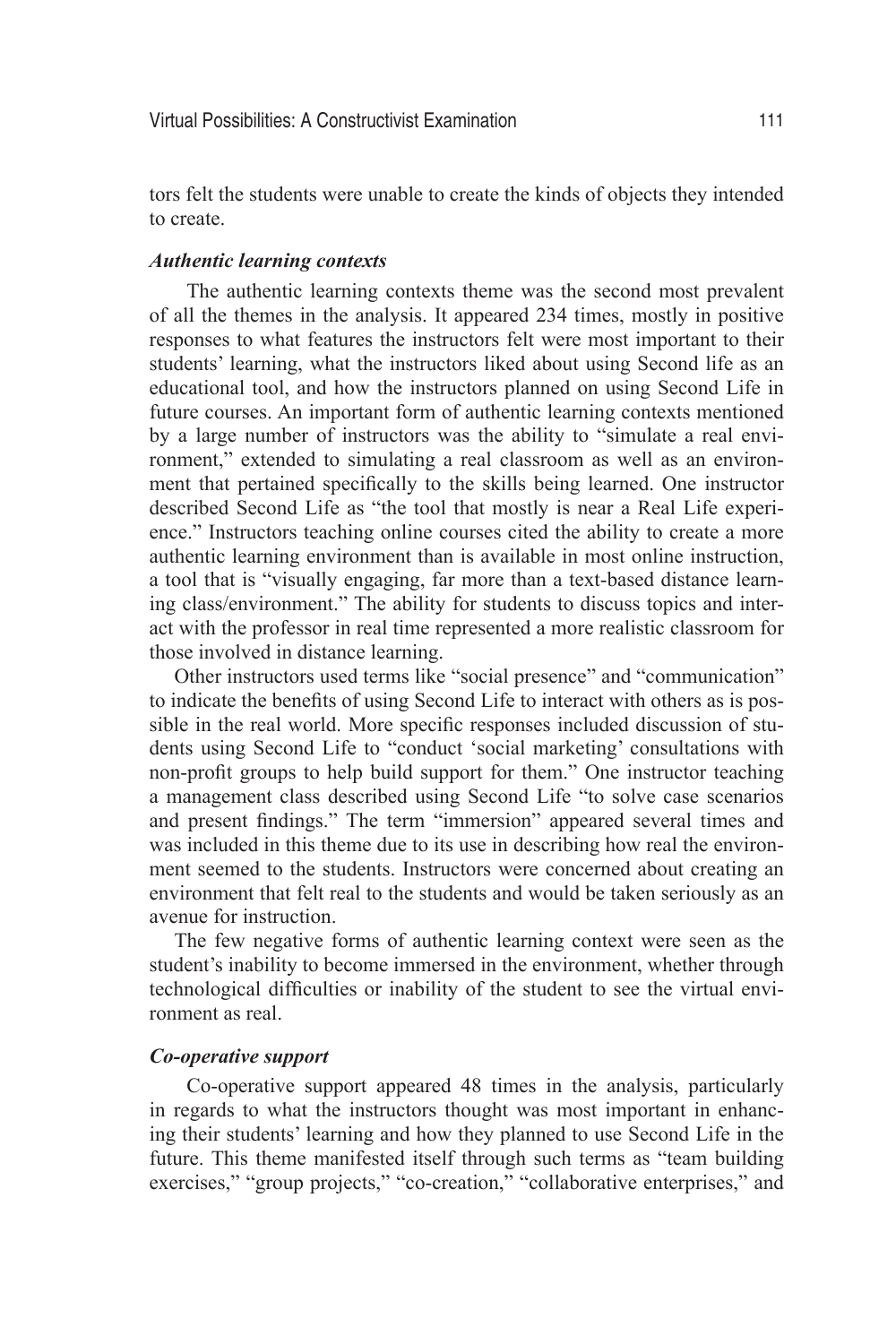"students helping each other." One instructor highlighted by stating, "Students can work together and feel the presence of another human." It is important to note that some responses simply used the term "collaboration" without reference to student involvement. In some cases instructors mentioned the opportunity to collaborate with other instructors as a benefit of using Second Life, which is not representative of co-operative support as used in the current constructivist context. Therefore, only those responses that made it clear that students were actively working together were categorized as co-operative support. Negative co-operative support responses were few and focused on difficulty in using the technology for interaction or the instructor's desire not to use collaborative methods.

#### **Other Emergent Themes**

#### *Technology*

The most prominent of all themes identified in the instructors' responses was technology. This theme appeared 243 times across responses to all five items. The majority of references to technology were found in response to the question regarding what instructors dislike about using Second Life as an educational tool, where it appeared 133 times. Technology was identified as the number one obstacle regarding the use of Second Life in education. Instructors frequently referenced a "steep learning curve" for students and complained that the technology was not user friendly. In addition, respondents indicated frustration with the program's "technical instability," "constant crashes in the system," "service outages," "lag," "no integration of other systems (e.g. in world browser)," "inability to backup outside of software," and "constant updates." The responses showed a consistent sentiment that technical instability, continuous software redevelopment, and a lack of compatibility with other technology systems and instructors' needs, all contributed to expenditures in valuable time to address technical issues.

Similarly, many instructors commented that the hardware and bandwidth requirements of the program were prohibitive. In some cases, institutions did not have computers that met the necessary system requirements to run Second Life. Likewise, many instructors said that they were unable to receive the support they needed from their school's information technology staff because in-house technicians and system administrators were not familiar with the program. In addition, some instructors expressed frustration that students did not have personal computers that supported the technology requirements, or that it was difficult for students to come to campus where they could use computers that did meet the necessary requirements.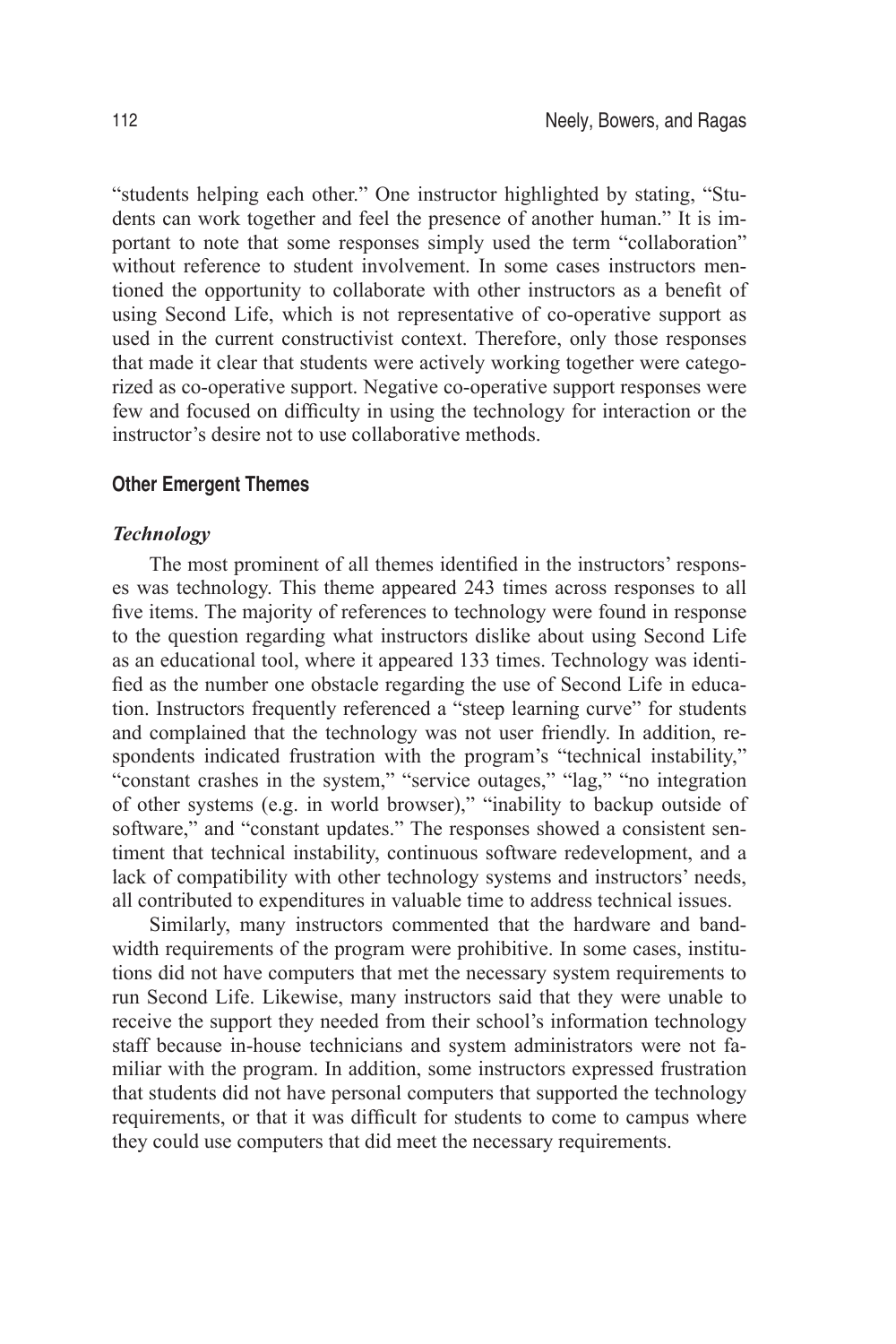There were, however, also positive responses related to the technological capabilities of Second Life. Instructors pointed to the educational benefits afforded by Second Life's "building tools," "animated graphic environments," "scripting," and "voice chat" features. Some respondents indicated that Second Life was effective in providing an integrated multimedia environment for meeting their teaching needs. One instructor indicated that the "ability to stream sound, upload movies and PowerPoints, still have links to Web-based teaching and learning materials" and the "ability to record inworld conversations with ease" all contributed to enhanced student learning. Similarly, some respondents mentioned that Second Life provided technological opportunities not offered in other traditional e-learning programs by combining "synchronous" and "asynchronous" capabilities in a "3D environment." The technology theme further emerged in a positive manner as instructors commented that simply exposing students to Second Life was beneficial because it introduced them to the technology of virtual worlds.

#### *Professional support*

The theme of professional support was demonstrated in the data as respondents frequently referred to the presence or absence of supportive resources for teachers and students in both the real world and virtual world. While this theme was less dominant than others – occurring only 45 times – it still arose frequently enough to evidence a consistent consideration among instructors. For example, some respondents commented that one benefit of using Second Life in their curricula was that it provided students with a number of "professional networking" opportunities. Some instructors stated that there was a strong basis of support among the in-world Second Life educational community that helped them pursue their own teaching goals. One respondent mentioned that the "SL Educators list is invaluable," while others commented that they liked the "openness and support within the educational community" or "meeting like-minded people."

The professional support theme was also demonstrated through the fact that some respondents said that they had plans to assist other faculty and staff at their schools in learning more about using Second Life. However, the dimension of real-world academic support usually emerged in a negative context. One respondent complained of receiving "ongoing ridicule from colleagues," while others mentioned that they faced "other educators' fear of change and technology," or "the perceived idea from colleagues and some students that it is just a game." Still others indicated that they faced "administrative barriers," and "bureaucratic hurdles" to using Second Life at their institutions. One instructor did not plan to use Second Life in future classes because the "human subjects protection committee had trouble getting their heads around it."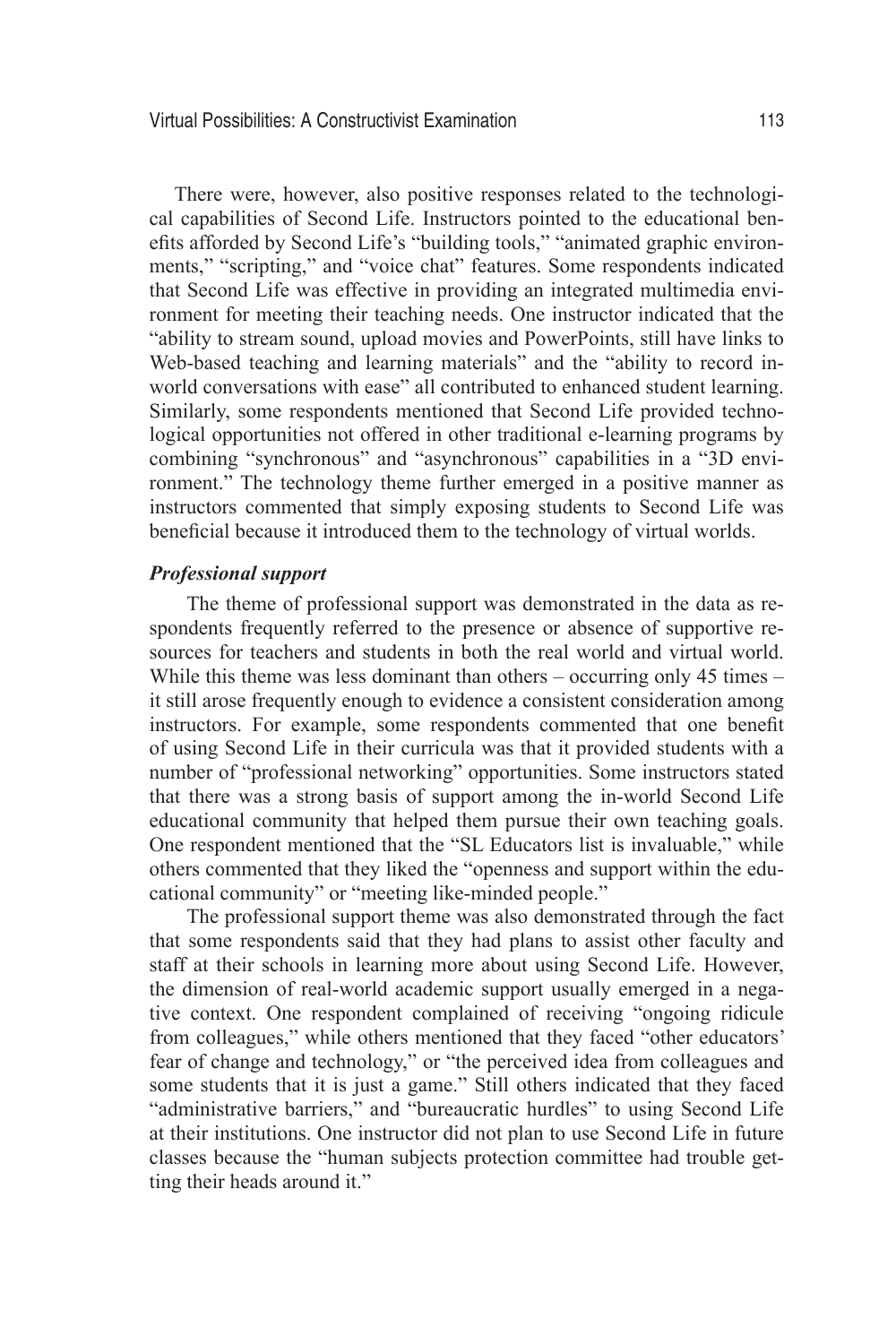

**Figure 2.** Frequency distribution of responses containing other emergent themes

## *Cost*

Appearing only 25 times in the overall responses, cost was second only to authentic assessment as the least prevalent theme that emerged in this study. While user accounts are free in Second Life, one must buy virtual land with real money if they wish to build persistent structures in Second Life or have rights to meeting spaces. Thus, some instructors commented that they liked "the fact that it can be explored for free," and it was "low cost to students." However, the majority of respondents who referred to cost did so in a negative context, complaining of "ludicrously expensive land costs," and "problems with finance for islands." Similarly, some instructors noted the challenge of providing students with the necessary funds to upload their work products, such as slide shows or posters. One instructor pointed out, however, that the virtual world provides an opportunity to create things that could not be created in real life because of limitations in cost and natural laws of the physical world.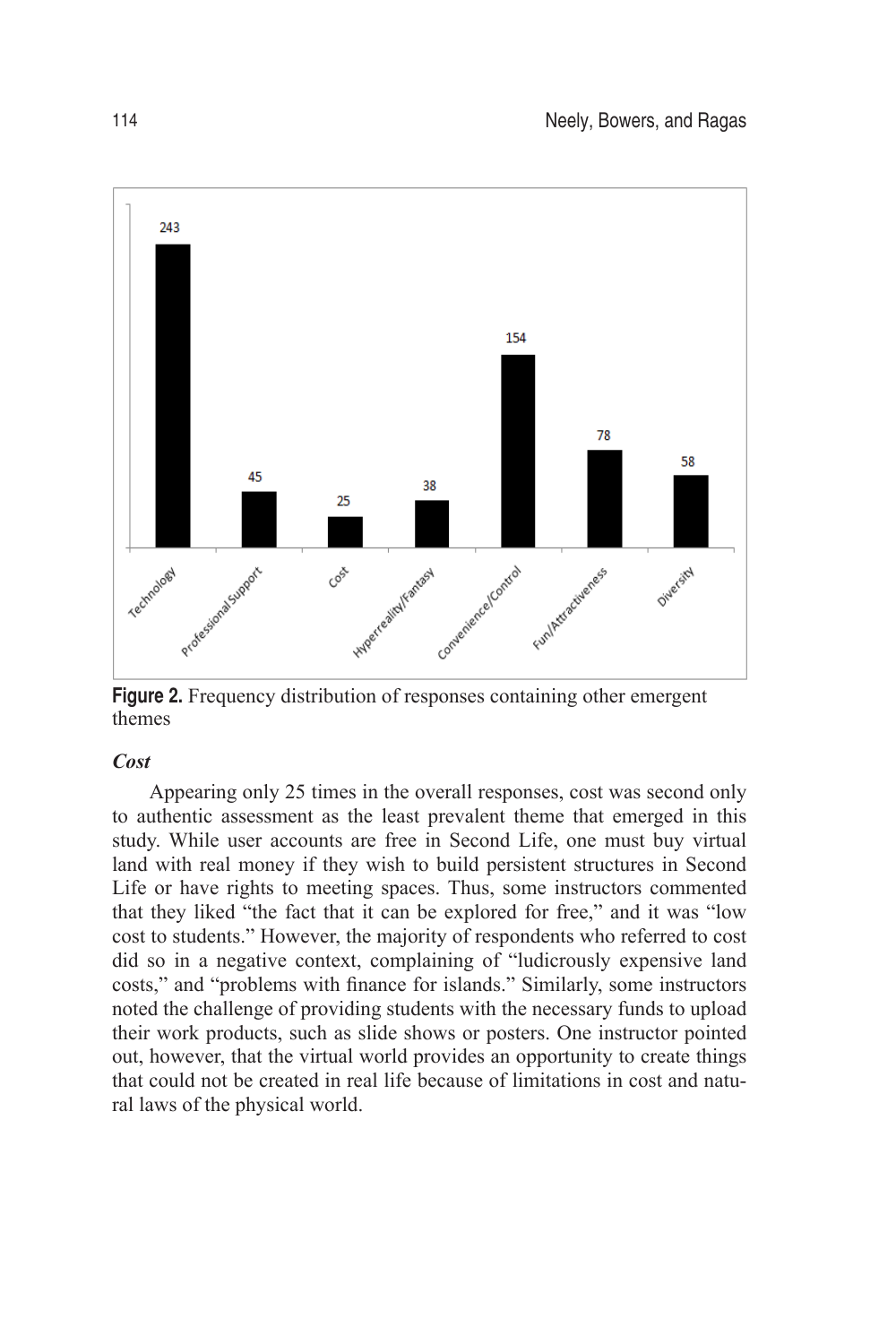#### *Hyperreality/fantasy*

While appearing only 38 times in the responses, the appeal of being able to build and do things in the virtual world that are physically impossible in the real world emerged as a theme of hyperreality/fantasy. For example, some respondents mentioned that they liked the ability to fly and teleport in Second Life. One instructor noted specifically that the "ability to visualise imagined places" was important in enhancing student learning. Another respondent likewise commented that "the ability to build larger than life items to teach complex topics," was an effective educational tool. Others provided similar statements in saying they liked the opportunity to "build up learning environments like holo-decks for innovative learning scenarios," or "to create an environment without typical real world boundaries like gravity."

## *Convenience and control*

Convenience and control was the third most dominant theme found in the data, appearing a total of 154 times. Positive references to this theme frequently expressed the logistical benefits of using Second Life as a teaching tool. For example, one instructor commented that "we could save logs from the class discussions so that students could review them later." Other respondents mentioned that the persistent online environment allowed students in dispersed geographic locations to meet or access resources at any time of day. Similarly, a number of instructors indicated that they had used, or intend to use, Second Life as a way of having guest lecturers who live far away speak to the class without facing the constraints of time and money associated with real-world travel. The ability to tailor a class for specific needs of the teacher and students manifested as a facet of convenience and control. One respondent commented that the fact you can "build what you need" was important for enhanced student learning, while another was in the process of structuring "a learning environment specifically for my students."

Some instructors did not see Second Life as practically useful for them. However, negative references to convenience and control generally revolved around issues of virtual safety and the commercial nature of Second Life. A number of respondents mentioned that "griefing," "people 'attacking' areas" where they were trying to hold class, or "being distracted by outside visitors" were consistent problems with using the technology. Other instructors complained of the "sexual aura around the world," "nudity if meeting in non-private spaces," and that "adult themes at times hinders the learning process." A frequent complaint relating to Second Life's commercial nature was that as a privately owned online technology, the program and all its contents are ultimately controlled by its creators at Linden Lab. "Progress is hindered by the fact that Linden Lab seeks to impose its definitions of education and student life on our virtual campus," wrote one respondent. Such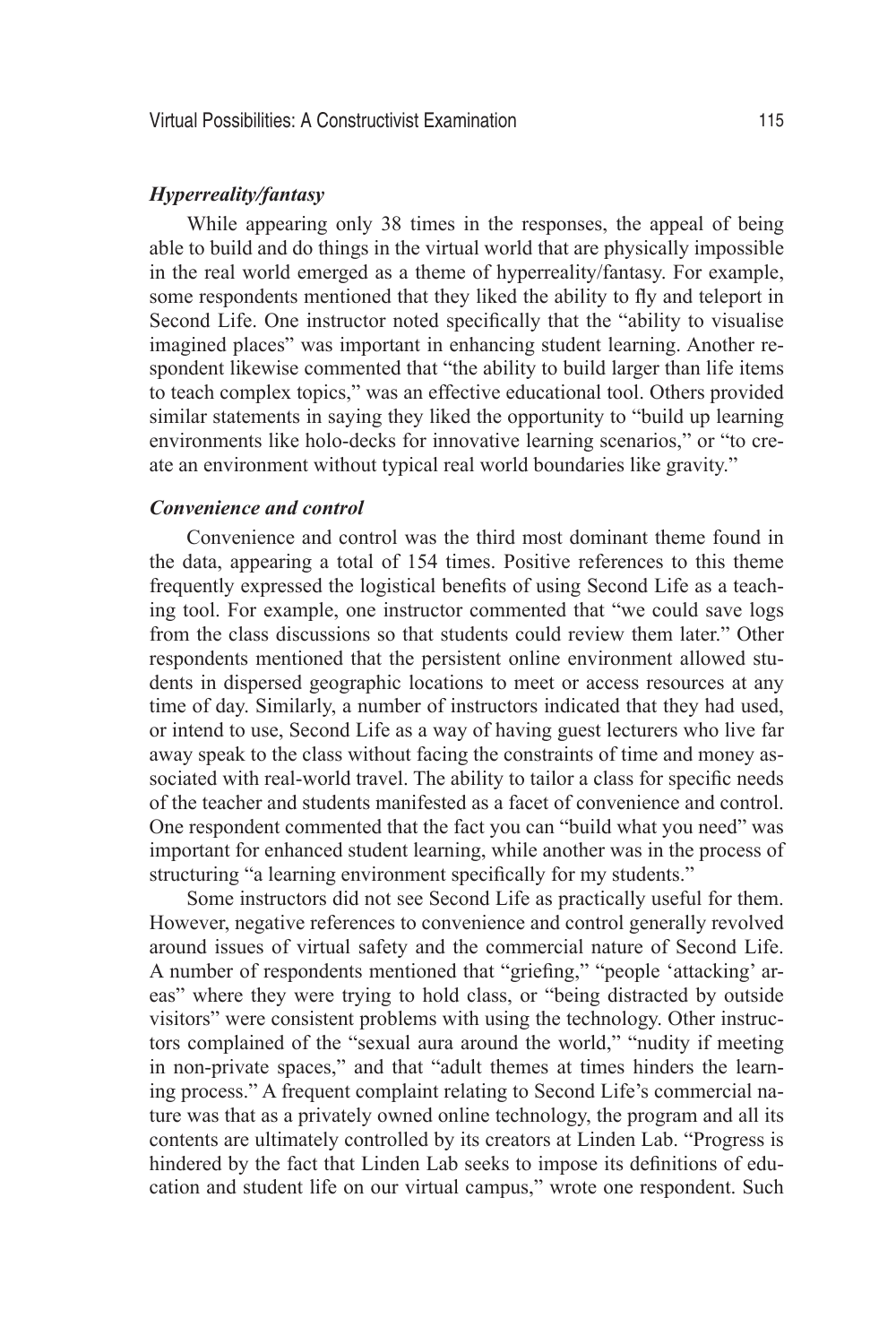"commercial restrictions" had led one instructor to explore another virtual program, OpenSimulator, as an alternative teaching tool.

## *Fun and attractiveness*

The data provided strong support  $-78$  of all responses  $-$  for the presence of a fun and attractiveness theme in instructors' perceptions of Second Life. Some respondents indicated that the "novelty," "informal atmosphere," and "game" nature of the virtual world was "stimulating" and promoted "student enthusiasm" and "creative interest." Other instructors commented that they "enjoyed the 'weirdness' of SL," or its "playfulness," and described it as "very appealing," and "fun." One respondent noted that students' "excitement about the new world and its possibilities in terms of creativity, learning and social interaction" helped to temper anxiety over their unfamiliarity with virtual worlds and the steep learning curve.

While most responses representing the fun and attractiveness theme were positive, there were negative examples as well. "Some students feel like they are wasting their time playing dolls," wrote one instructor. Other respondents mentioned that students find it "not compelling," "lame," and "won't be impressed unless our builds can come closer to the quality they experience in WOW [World of Warcraft] or Grand Theft Auto."

## *Diversity*

Diversity emerged as a theme in 58 of the responses and was generally positive. This theme manifested in the forms of both human diversity and diversity of concepts and subject matter. One respondent commented that "interaction with real people from different cultures and universities as well as the ability to experience different cultural environments," was important for enhancing students' learning. Similarly, other instructors mentioned that they liked the "global exposure," "international perspective," and "transcending prejudices based on appearance." From a negative perspective, one instructor stated, "I also found that SL participants represent a fairly narrow slice of the global population (upper middle class, e-connected, with huge amounts of leisure time)." An instructor who spoke English as a second language expressed frustration with the lack of support in his/her native language.

While less frequently mentioned than human diversity, reference to a diversity of concepts and subject matter was also found in some of the responses. Some instructors provided information on the variety of ways they had used, were using, or intended to use Second Life to teach a diverse range of classes. Other instructors indicated they liked the diversity of resources available in Second Life. One respondent liked the fact that Second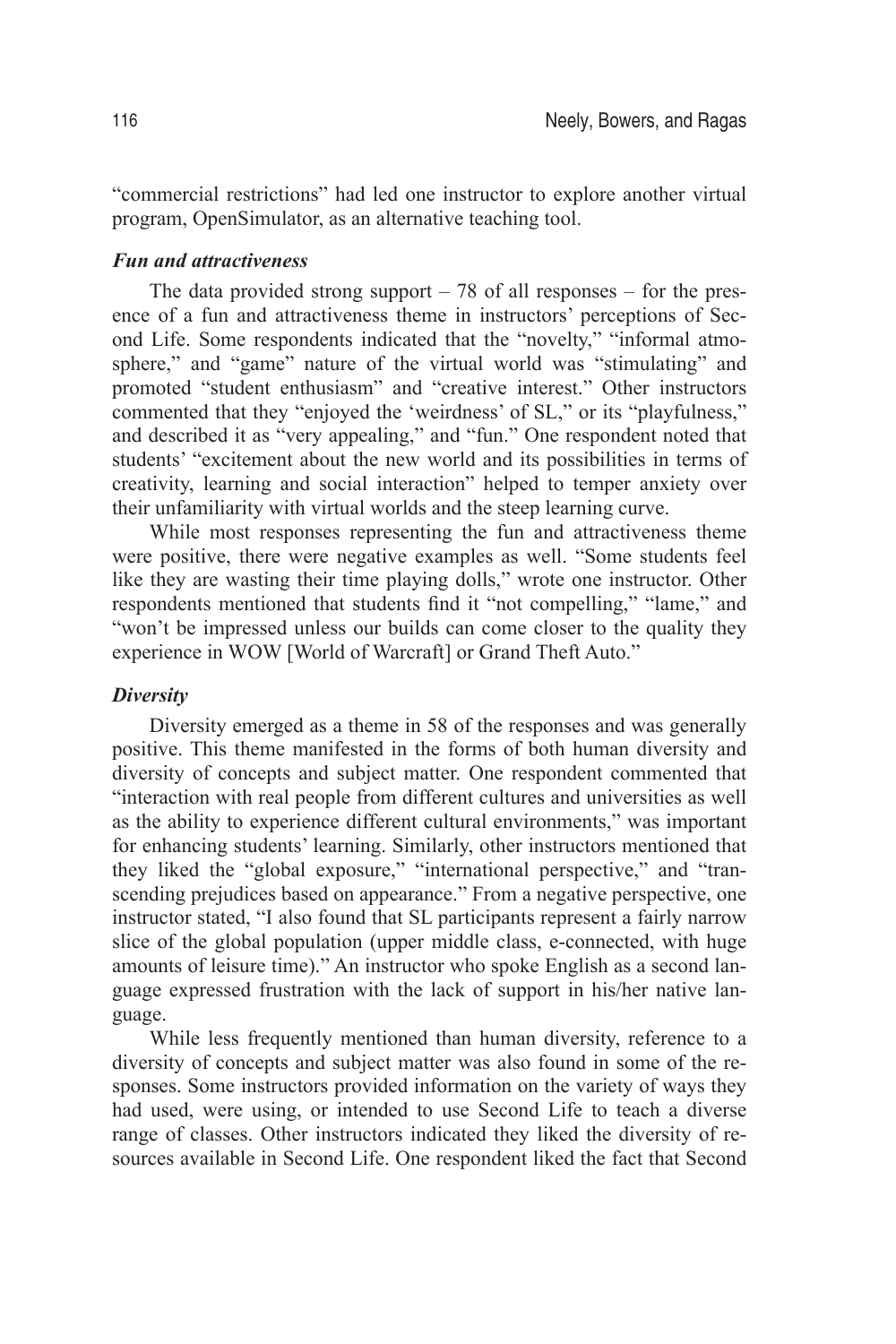Life opened up "broader questions such as the use of a private world for public teaching, and questions of public space and democracy."

## **Discussion**

Responses from instructors using Second Life as a teaching tool suggest there is a great deal of potential in realizing the constructivist potential of Second Life as a rich environment for active learning. The fact that an authentic learning context was the second most prominent of all themes in this study, and usually referenced in a positive context, suggests that instructors using Second Life see it as a way to create realistic learning environments specific to their learning objectives. Instructors appear to believe in the constructivist idea that learning in an authentic context makes concepts more transferable to the real world. The fact that student responsibility and initiative was the fourth most frequent theme in the analysis lends support to the constructivist principle that true understanding emerges when students are given more control over the learning process and are responsible for their own learning. The presence of a large number of responses regarding the involvement of identity in the learning process shows that reflection and the students' understanding of self is important to many instructors and can be facilitated by using Second Life for instructional purposes.

Given Second Life's unique capabilities in terms of building content and communicating with others, one might expect more than the moderate evidence for generative learning strategies and co-operative support found in this analysis. It is clear that some instructors are using the creative and social capabilities of Second Life in their instruction. However, technological barriers or a lack of time to explore this component of constructivist learning may be preventing instructors from fully realizing the generative and co-operative potential of the virtual world. The low level of support for authentic assessment as a constructivist application of Second Life suggests that instructors might not be at a point where they have developed sophisticated methods of measuring students' learning progress. This is definitely an area that needs more thought and experimentation. As instructors become more familiar with the technology, especially for instructional purposes, it is likely they will begin to develop effective forms of assessing their students' learning.

The themes that emerged beyond consideration of the constructivist potential of Second Life suggest that there are both opportunities and challenges of a very practical nature that will influence the future adoption or continued use of Second Life in higher education. Overwhelmingly, the foremost concern among instructors is the technological barriers to applying the virtual world in their teaching. While Second Life presents some novel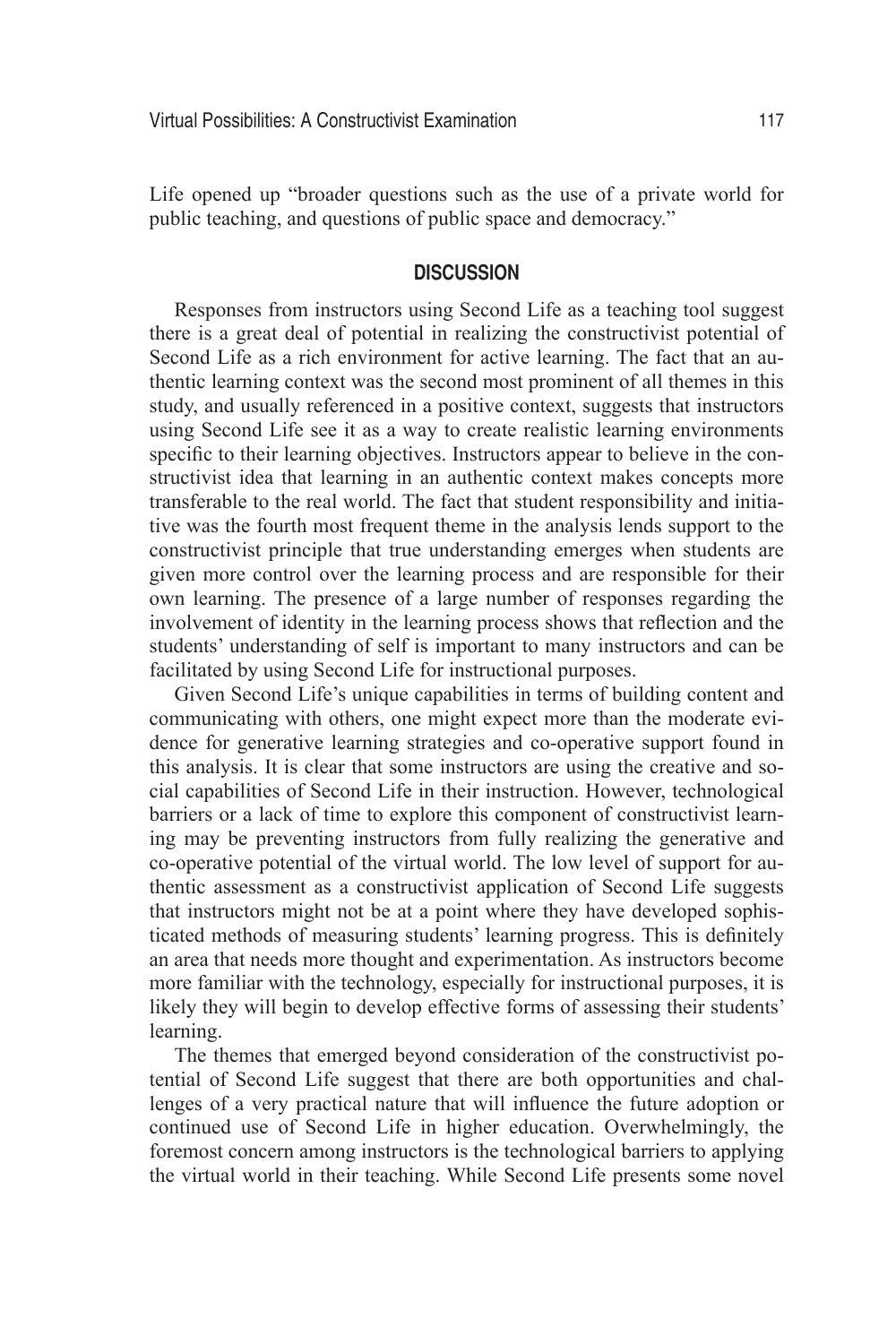and useful technological opportunities for teachers, these opportunities will not be fully realized unless Second Life becomes more stable and schools provide the necessary hardware, software, and technical staff support for instructors to effectively carry out class activities. Similarly, until those instructors using Second Life feel as valued by their real-world institutions and colleagues as they do by their fellow in-world educators, academic stigma is likely to impede further exploration of the educational benefits of the virtual world.

This requisite esteem and support includes an attitudinal appreciation among academics for the work being done by educators in the virtual world, but it must also include tangible support in the form of funding. While Second Life provides an opportunity for free exploration of the virtual world, developing new in-world educational sites and applications will require some level of monetary resources. As some instructors pointed out, however, the project costs for elaborate buildings or programs in the virtual world are significantly less expensive than equivalent projects in the real world. This could, in the long run, provide innovative cost-cutting opportunities for institutions looking to rein in spending and overhead. Moreover, the virtual nature of Second Life offers opportunities to experiment in developing structures and activities that cannot be duplicated within the natural limitations of the real world.

An attractive attribute of Second Life for instructors is the ability to custom design an educational environment. The combination of multimedia and multisensory capabilities, along with the ability to manipulate and tailor an online real-time environment, offers a great deal of flexibility in when and how instructors interact with their students. However, instructors become frustrated when this convenience and control is jeopardized by outside commercial interests or concerns for students' safety. Full implementation of Second Life in academia will require greater opportunity for educators to customize their learning environments and the ability to opt out of exposure to the aspects of the virtual world they consider non-constructive to student learning. Furthermore, if students are excited by a stimulating and engaging virtual environment, and if instructors can tap into this enthusiasm for effective educational purposes, programs like Second Life offer a fun and self-directed way for students to learn in a world of diverse experiences. However, if such pedagogical efforts cannot compete with the immersive video games that are popular in students' extracurricular lives, virtual learning will smack of inauthenticity and be seen as a lame attempt by out-of-touch educators to connect with a new generation of students.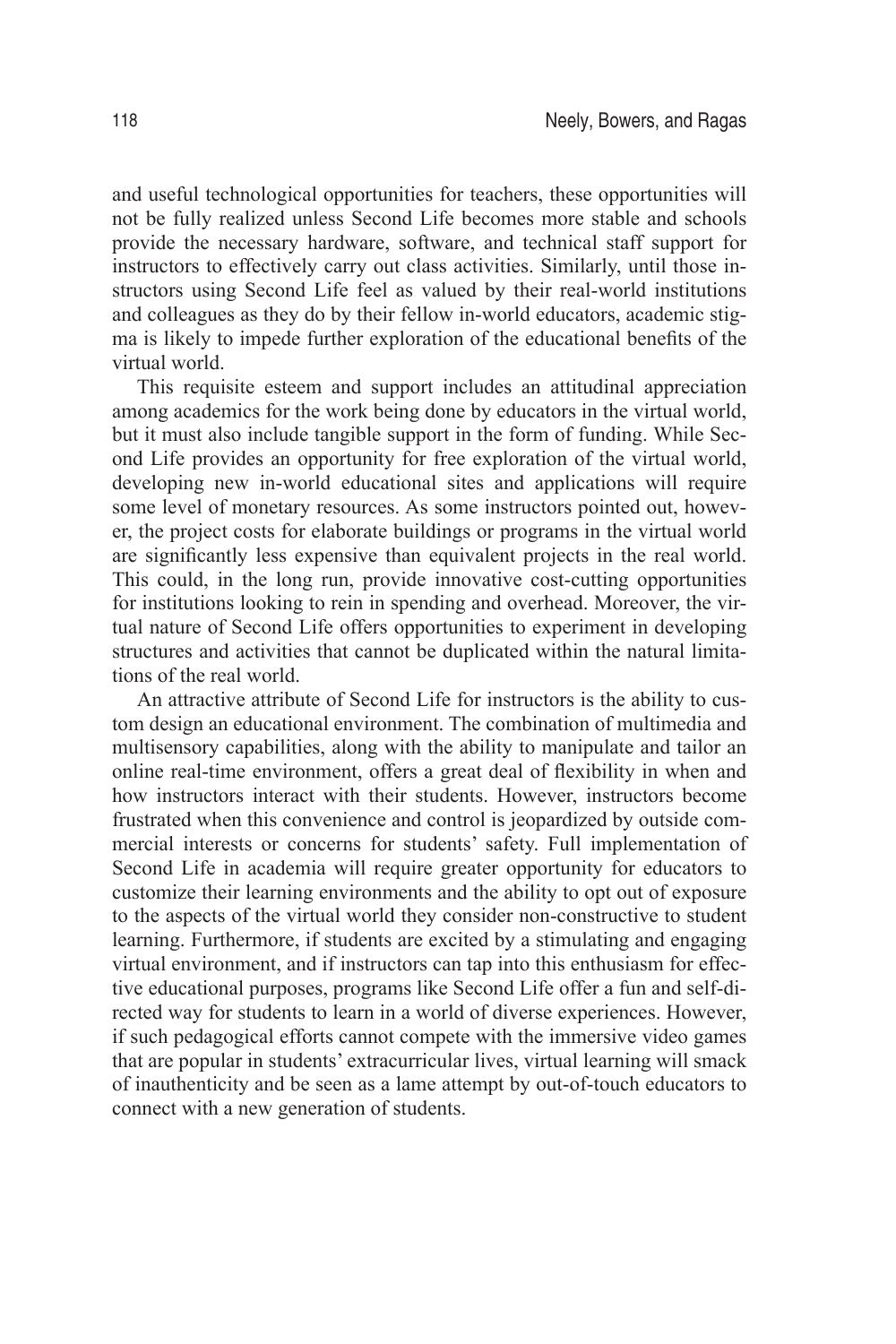## **Limitations and Future Research**

Most of the responses to the open-ended questions posed in this project gave interesting insights into how higher education instructors have been and will be using Second Life as an instructional tool. However, some of the responses were very short and provided only vague answers to the questions posed. For such responses, it was difficult for the researchers to assign significant meaning and, in a few cases, responses had to be dismissed altogether. Future attempts at research in this area may look to other tools of qualitative and quantitative research such as focus groups, in-depth interviews, and longer more specific questionnaires that quantitatively categorize the themes identified in this study in order to gain a deeper understanding of instructors' thoughts on using Second Life as an instructional tool.

## **References**

- Anthes, G. (2007, December 3). Second Life: Is there any there there? *Computerworld, 41*(49), 30-37.
- Antonacci, D. M. & Modress, N. (2008). Envisioning the educational possibilities of usercreated virtual worlds. *AACE Journal, 16*(2), 115-126.
- Bednar, A. K., Cunningham, D., Duffy, T. M., & Perry, D. J. (1992). Theory into practice: How do we link? In T. Duffy & D. Jonassen (Eds.), *Constructivism and the technology of instruction* (pp. 17–34). Hillsdale, NJ: Lawrence Erlbaum Associates, Inc.
- Bowers, K. W., Ragas, M. W., & Neely, J. C. (2009). Assessing the value of virtual worlds for post-secondary educators: A survey of innovators, early adopters and the early majority in Second Life. *International Journal of Social Science, 3*(1), 40-50.
- Cheal, C. (2007). Second Life: Hype or hyperlearning? *On The Horizon, 15*(4), 204-210.
- Childress, M. D., & Braswell, R. (2006). Using massively multiplayer online role-playing games for online learning. *Distance Education, 27*(2), 187-196.
- Coffman, T., & Klinger, M. B. (2007). Utilizing virtual worlds in education: The implications for practice. *International Journal of Social Sciences 2*(1), 29-33.
- Conklin, M. S. (2007). 101 Uses for Second Life in the college classroom. Retrieved April 4, 2008, from http://facstaff.elon.edu/mconklin/pubs/glshandout.pdf
- Dede, C., Nelson, B., Ketelhut, D. J., Clarke, J., & Bowman, C. (2004). *Design-based research strategies for studying situated learning in a multi-user virtual environment.*  Cambridge, MA: Harvard University, Graduate School of Education.
- Dewey, J. (1938). *Experience and education.* New York: MacMillan.
- Dunlap, J.C., & Grabinger, S. (1996). Active knowledge construction*.* In P. Kommers, S. Grabinger, & J. Dunlap (Eds.), *Hypermedia learning environments: Instructional design and integration* (pp. 239-254). Mahwah, NJ: Lawrence Erlbaum Associates, Inc.
- Ewing, J. (2000). Enhancement of online and offline student learning**.** *Education Media International, 37*(4), 206-217.
- Foster, A. L. (2007a, September 21). Professor avatar. *Chronicle of Higher Education, 54*(4), A24-A26.
- Foster, A. L. (2007b, December 7). Campuses in Second Life are second-rate, author says. *Chronicle of Higher Education, 54*(15), A26.